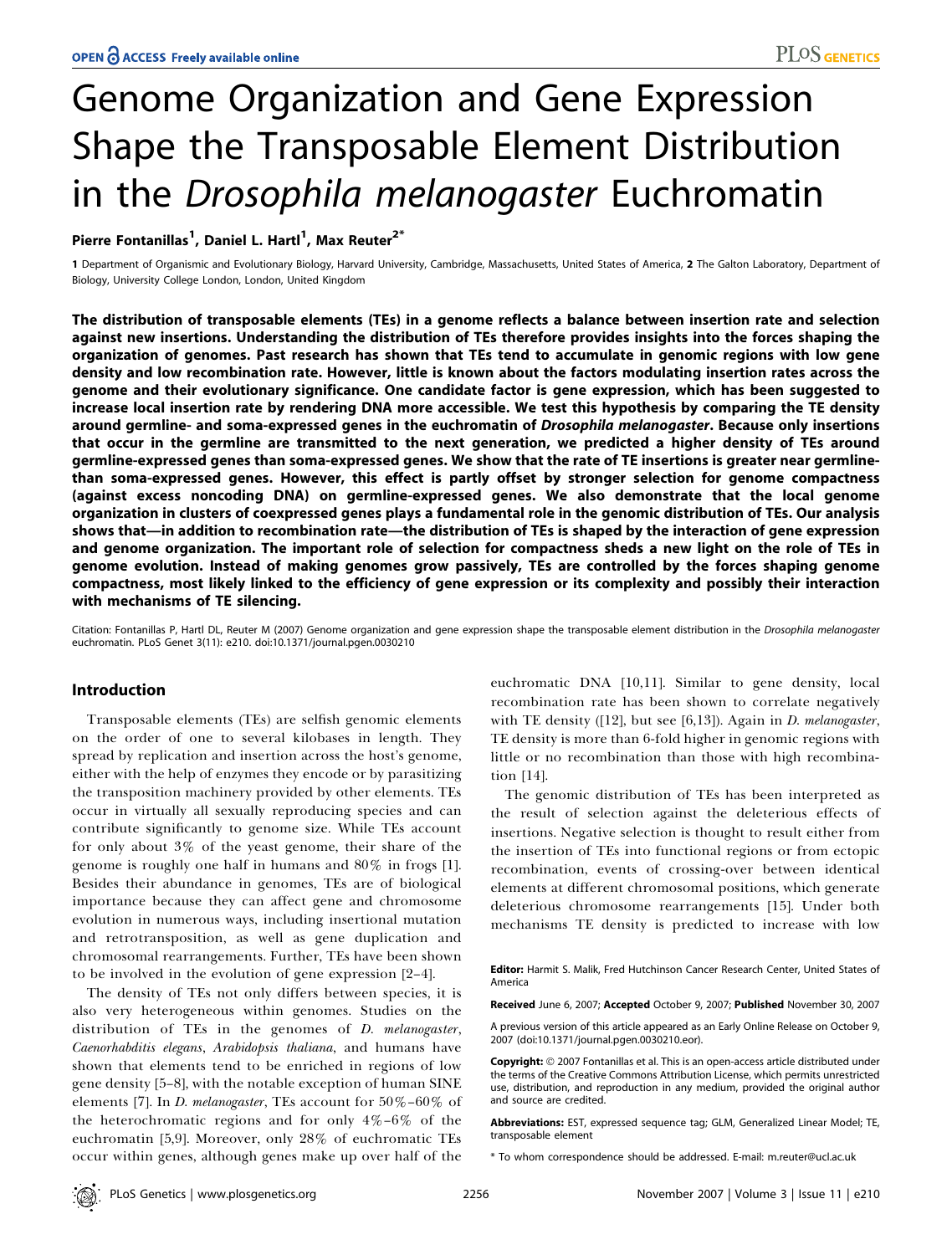# Author Summary

Transposable elements (TEs) are parasitic DNA segments that can move within a host genome. These selfish mobile elements are present in virtually all eukaryote species and can contribute significantly to their DNA. TEs multiply by copying themselves within the genome. Depending on where they land, new copies can alter the organism's phenotype, often negatively but sometimes positively. Although TEs have some preferences, they have few opportunities to choose their landing places. It has been proposed that new copies arise in places that are easily accessible to their insertion. Increased accessibility can occur close to genes that are actively transcribed, because the DNA is uncoiled and laid bare. We have tested whether this effect has a detectable influence on the distribution of TEs in the genome of the fruitfly, D. melanogaster. Our analysis shows that this is indeed the case. Thus, TE insertions are denser around genes expressed in the cells that give rise to sperm and eggs (the germline). This is expected because only those new copies arising in these cells are transmitted to future generations. In addition, we found that genomic regions vary in their tolerance to insertions. Thus, TEs are rare wherever a considerable increase in noncoding DNA is deleterious.

recombination rate, either because Hill-Robertson interference reduces the efficiency of selection against deleterious insertions or because the probability of ectopic recombination declines [16].

This general picture appears to suggest that the distribution of TEs is determined primarily by the removal of new insertions because of the action of selection, while variations in insertion rate across the genome contribute comparatively little to the distribution of TEs. This impression might be biased by the fact that studies assessing the variation in TE density have been performed at a very large genomic scale, thus putting factors potentially modulating insertion rate beyond their scope. Studies of insertion rates, in contrast, have mostly been restricted to identifying the features of insertion sites of a few specific TE families [17–20]. Because of this dichotomy in approaches, little—if anything—is known about general factors modulating the insertion rates and their relative contribution in generating variation in the local density of TE insertions across genomes.

One candidate factor able to modulate insertion rates is gene expression. Bownes [21] was the first to propose the idea that transcriptional activity could favor insertion, based on the empirical observation of  $P$  element insertion patterns in fruitflies. Insertion bias towards expressed genes can be explained mechanistically: transcription is associated with a decondensation of the chromatin, which renders the DNA accessible to the transcriptional machinery but potentially also to the enzymes involved in transposition [22,23]. The effect of gene expression on insertion rate can be assessed relatively easily, because it will lead—over successive generations—to an accumulation of element insertions in and around germline-expressed genes relative to soma-expressed genes. This differential accumulation arises from the fact that only those transposition events taking place in the germline are transmitted to future generations, whereas all somatic insertions are lost. So far, differential accumulation has only been studied in the *P* element and over the short term (over one generation), by identifying new insertions after the artificial mobilization of elements [21,23]. While these studies

indicate the existence of an expression-related insertion bias, they cannot inform us about the generality of such a bias or its relative importance compared to forces of counterselection. Addressing this question requires an analysis at a genomic scale that is able to detect the effects of both insertion bias and counterselection for all element types and over many generations.

In this paper, we present such an analysis of the fine-scale distribution of TEs in the D. melanogaster euchromatic genome. We focus on the question of whether gene expression favors TE insertion but also take into account other parameters of genome organization that have been shown or can be expected to influence TE distribution. Our results show that insertion bias towards germline-expressed genes has a detectable effect on the distribution of TEs in the D. melanogaster genome. However, the effect is confounded and overridden by the fact that germline-expressed genes are under strong selection for compactness (against excess noncoding DNA), compared to soma-expressed genes. We show that, along with recombination rate, selection for local genome compactness is the major determinant of local TE density in the fruitfly. Furthermore, both of these factors are related to the organization of the genome into coexpressed gene clusters. As a consequence, the fine-scale distribution of TEs is strongly shaped by genome architecture.

# Results/Discussion

#### Factors Affecting TE Distribution

We analyzed the distribution of 5,062 TE insertions annotated in the genome sequence of the D. melanogaster reference strain [24] (see Materials and Methods for details). The genome sequence contains annotated insertions for a total of 151 TE families including the interspersed element 1 (INE-1), which accounts for  $\sim$  40% of euchromatic insertions. No other TE family exceeds 5% of the total number of insertions, but two-thirds of the families are represented by at least five copies (Tables S1–S3). We located all TEs based on the annotations and classified them as mapping to UTRs, exons, introns, or intergenic regions. Three expressed sequence tag (EST) libraries (head, testis, and ovary) allowed us to classify 1,829 genes as exclusively expressed in somatic tissue (head) and 2,388 genes as exclusively expressed in germline cells (testes or ovaries). These two classes of genes (exclusively germline- or soma-expressed) are expected to show contrasted effects of gene expression on TE distribution and hence to maximize the statistical power of our analysis. We have, in addition, performed an alternative analysis that does not rely on a strict classification of genes. Instead, this approach takes advantage of a recently published Affymetrix microarray dataset (FlyAtlas, http://www.flyatlas.org/, [25]) that contains the expression levels of 13,046 genes measured in male and female germline as well as eight somatic tissues. The results of this alternative approach are in complete agreement with conclusions of the EST approach (see Text S1).

We used the statistical framework of Generalized Linear Models (GLMs) to analyze the distribution of TEs in the genome. Specifically, we modeled the number of TEs mapping to genes (transcripts: exons  $+$  introns  $+$  UTRs) or intergenic regions as a function of several parameters describing the properties of these genomic entities. Two parameters captured aspects of gene expression. One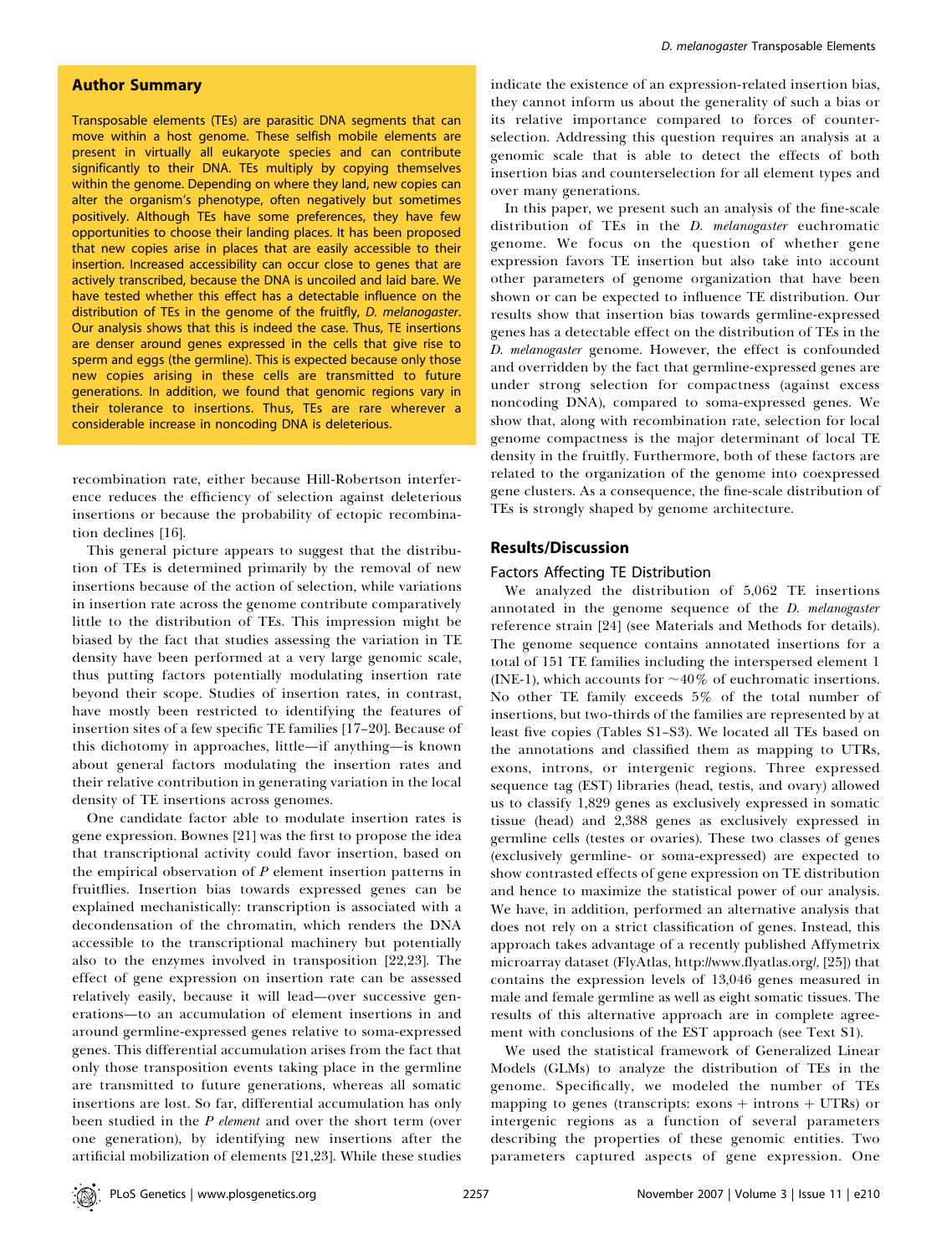designated the expression of the element itself as germlineor soma-expressed, whereby intergenic regions were classified as ''germline-expressed'' if at least one of the adjacent genes was expressed in the germline. A second variable captured the broader expression context as the proportion of germline-expressed genes among the ten closest neighbors of a gene/intergenic region. This parameter allowed us to assess whether germline-expression can affect TE insertion in more distant genes. The window size of 10 was chosen on the basis of pilot analyses assessing the effect of germline expression among 20 neighbors on TE number in a focal gene/intergenic region (Figure S1).

In addition to the variables describing gene expression, we entered four measures of genomic context. The first was recombination rate, which has been shown to have a profound impact on TE distribution [12,14,26]. Recombination rates are not distributed randomly with respect to gene expression; they are greater around soma-expressed genes than germline-expressed genes (medians: 2.75 versus 2.58 cM/ Mb; Wilcoxon rank test,  $p < 0.01$ ). The second genomic feature used was the amount of noncoding DNA, excluding TE lengths. This is of importance because virtually all TE insertions in the *D. melanogaster* genome reside in noncoding DNA [10], and because noncoding length is also correlated with gene expression. Indeed, germline-expressed genes have shorter noncoding sequences (median 567 bp, introns  $+$ UTRs) than soma-expressed genes (1,212 bp, Wilcoxon rank test,  $p < 0.001$ ), and germline intergenic regions are shorter than soma intergenic regions (577 bp versus 813 bp,  $p <$ 0.001). Third, we included the proportion of noncoding sequence that is evolutionarily conserved [sensu 27]. Sequence conservation is important because it is thought to be associated with a functionality [28–30]. Since insertions in functional elements are likely to be deleterious, the degree of sequence conservation reflects the portion of the noncoding sequence in which new insertions will be rapidly eliminated by selection. Furthermore, sequence conservation is a highly relevant covariable in our particular analysis because it is also correlated with gene expression; the proportion of conserved sequences is smaller in germline-expressed as compared to soma-expressed genes (12.9% and 14.7%; Wilcoxon rank test,  $p < 0.001$  and smaller in germline intergenic regions than in soma intergenic regions (12.5% and 13.1%, respectively;  $p <$ 0.001). Finally, our statistical model includes a factor describing the chromosomal position of a gene or intergenic region as X-linked or autosomal. This distinction is important because male hemizygosity for the X chromosome entails a difference in the intensity of selection between the X and autosomes [16,31].

The GLM was able to account for more than 35% of the variance in TE number between genes and intergenic regions (Table 1). The analysis showed that TE number is affected both by genomic features and by gene expression. We will first briefly summarize the results before discussing the main new points in more detail. As indicated by previous studies, local recombination rate has a negative effect on TE density. In our GLM analysis, the effect of recombination rate accounts for almost a fifth of the variance in TE number between genes/intergenic regions, and it is highly significant. However, the analysis also revealed important effects of genomic context that had not previously been described. Notably, noncoding length—a measure of genome compact-

ness—has a highly significant and positive effect on TE density, indicating that TEs accumulate in regions of the genome that are less compact. This factor explains a portion of the variance that is comparable to that accounted for by recombination rate. The remaining two genomic features, proportion of sequence conservation and chromosomal location, also have significant effects but each explains only a small part of the variance in TE number. Finally, gene expression affects TE density in a significant way. However, as indicated by several significant interaction terms, the effect of gene expression is dependent on genomic context.

#### Sequence Conservation

As shown in Table 1 (row c), the degree of sequence conservation has a significant effect on TE density  $(F_{1,15663} =$ 139.5,  $p < 0.001$ ) and explains 1.9% of the total variance in TE number between genes/intergenic regions. The factor has a significant negative coefficient, indicating that the number of insertions decreases with the portion of noncoding sequence that is conserved between Drosophila species. This result is interesting because sequence conservation is an indication of purifying selection on the sequence and hence reflects functionality. In the case of the noncoding sequences considered here, conservation most likely arises because part of the sequence is composed of regulatory elements. Our result therefore indicates that, as expected, insertions of TEs into regulatory elements causes a deleterious fitness effect, just as insertions into coding sequences do.

### Genome Compactness

Our GLM analysis shows that TE distribution is shaped to a large degree by local variations in genome compactness. For both genes and intergenic regions, the number of insertions increases with the length of noncoding sequences (Table 1, row b). This correlation is not unexpected. Indeed, if TEs insert randomly and insertions are selectively neutral, long intergenic regions and genes with more noncoding DNA  $(introns + UTRs)$  should have more TEs because they represent a larger target for insertion. However, several pieces of evidence suggest that insertions in noncoding sequences are not selectively neutral and that they are not only affected by the presence of regulatory elements but also by local selection for genome compactness. First, according to the GLM analysis, intergenic regions accumulate about 75% more TEs than introns and UTRs. A difference in TE density between genes and intergenic regions had been found earlier [11]. However, by correcting for both noncoding length and sequence conservation, our analysis demonstrates that a difference in TE density exists even between noncoding DNA within and outside genes. Such a difference would not be expected if target size alone determined the number of TE insertions. Second, the canonical length of TEs (the length of the functional element at the moment of insertion) tends to be positively correlated with the noncoding length of the genes (Spearman rank correlation, rho = 0.11,  $p = 0.075$ ) and intergenic regions (rho = 0.24,  $p$  < 0.001) that they are inserted in. Thus, long functional TEs are less likely to be retained in short intergenic regions and short genes than in less compact intergenic regions and genes. In addition to this difference in retention, compact genes also seem to eliminate their TE insertions quickly. Accordingly, the amount of TE degradation (the difference between canonical and present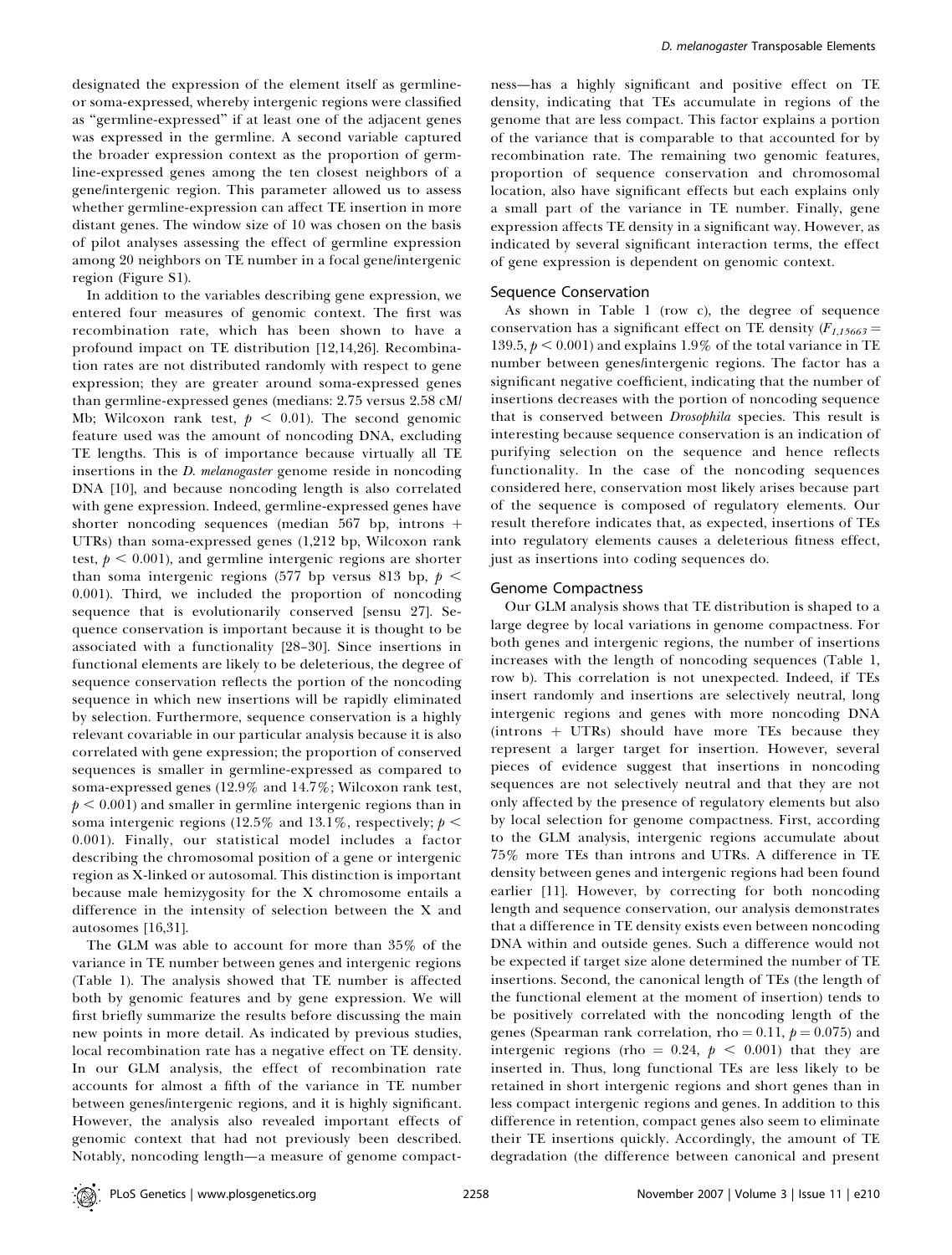| Row | <b>Factors</b>                                                       | df     | <b>Coefficient Sign</b> | F       | p(F)    | <b>Variance Explained</b> |
|-----|----------------------------------------------------------------------|--------|-------------------------|---------|---------|---------------------------|
|     |                                                                      |        |                         |         |         |                           |
| a   | Recombination                                                        |        | $\qquad \qquad -$       | 1,283.4 | < 0.001 | 17.4%                     |
| b   | Intergenic or (introns $+$ UTRs) length                              |        | $+$                     | 1.156.6 | < 0.001 | 15.7%                     |
| C   | Proportion of conserved sequences                                    |        |                         | 140.1   | < 0.001 | 1.9%                      |
| d   | X versus autosomes                                                   |        | -                       | 22.2    | < 0.001 | 0.3%                      |
| e   | Neighborhood                                                         |        | $+$                     | 23.4    | < 0.001 | 0.3%                      |
|     | Germline- versus soma-expressed genes                                |        |                         | 0.9     | 0.92    | 0.0%                      |
| g   | Intergenic regions versus genes                                      |        | $(-)$                   | 37.8    | < 0.001 | 0.5%                      |
| h   | Neighborhood : germline versus soma                                  |        | $(+)$                   | 2.7     | 0.1     | 0.0%                      |
|     | Neighborhood: intergenic regions versus genes                        |        | $\qquad \qquad -$       | 8.5     | < 0.01  | 0.1%                      |
|     | Germline versus soma : intergenic regions versus genes               |        | $(-$                    | 16.3    | < 0.001 | 0.2%                      |
| k   | Neighborhood : germline versus soma: intergenic regions versus genes |        | $+$                     | 5.0     | < 0.05  | 0.1%                      |
|     | Total                                                                | 15,674 |                         |         |         | 36.5%                     |

## Table 1. Factors Affecting the Number of TE Insertions in Genes and Intergenic Regions (GLM Analysis)

The variable "neighborhood" is the proportion of germline-expressed genes among the ten neighbors of a focal gene or intergenic region. Coefficient signs of the GLM indicate the sign of linear coefficients associated with the terms of the model and hence indicate the direction (positive or negative) in which the different factors affect the number of TE insertions. Parentheses around the sign indicate that the linear coefficients were not significantly different from zero in the model. doi:10.1371/journal.pgen.0030210.t001

length) is negatively correlated with the noncoding length of genes they are inserted in (rho=  $-0.21$ ,  $p = 0.001$ ; intergenic regions rho= -0.11,  $p = 0.15$ ). Because of the combination of these two effects, we observe a significant positive relationship between the present length of TEs and the noncoding length of the genomic entities they are inserted in (genes: rho  $= 0.22, p < 0.001$ ; intergenic regions: rho  $= 0.11, p < 0.01$ ; Figure 1A and 1B).

Assuming that insertion rates are independent of the length of both the TE and the targeted intron or intergenic region, the above data suggest that short intergenic regions and in particular short genes are under selection for compactness. Accordingly, TE insertions elongating these compact regions are deleterious and will be eliminated either immediately or degraded by deletions more quickly. Long genes and intergenic regions, on the other hand, seem to be more tolerant to insertions. This relationship between compactness and selection against insertions could explain the nonlinear correlation between the proportion of genes and intergenic regions containing TE insertions and the lengths of noncoding sequences (Figure 1C and 1D). On the other hand, a nonlinear relationship could be also generated by an insertional rate depending on the size of the target. Regardless of the relative contribution of these two effects, selection for compactness or insertional rates, the nonlinear relationship has an important implication: TE insertions are restricted to a limited number of genes with very large noncoding content, whereas genes with short noncoding sequences are virtually free of TEs (Figure 1C). Thus, 99% of the insertions are concentrated in the 61% of genes in which the noncoding length is greater than 500 bp.

Selection for genome compactness could arise for a variety of reasons. Within genes, compactness has been suggested to be selectively advantageous because it reduces the cost of transcription [32,33]. It has also been shown both in vitro and in vivo that long introns increase the rate of exon-skipping, the erroneous splicing of an exon [34]. From this perspective, the elongation of an intron will cause a greater increase in deleterious alternative splicing in genes that use to have short introns compared to less compact genes. Why compactness per se should be selected for in intergenic regions is less clear. Recent work has provided evidence for the existence of groups of coexpressed genes in eukaryotes, similar to bacterial operons [35]. In this context, short intergenic regions might be selectively advantageous in that they facilitate the coordinated expression of adjacent genes.

## X-Linkage

According to our GLM analysis (Table 1, row d), the density of TEs is significantly higher on the X chromosome than on autosomes. A higher density of TEs on the X chromosome could be expected for two reasons. First, selection against TEs due to deleterious effects of insertions can be less efficient on the X, since theoretically the X chromosome has a lower effective population size than autosomes. Whether this is actually the case is currently unclear. Based solely on the fact of male hemizygosity for X-linked genes one would predict a reduced effective population size for X-linked genes compared to autosomal genes [31]. However, this difference can be reduced or even reversed if males vary more in their reproductive success than females [36]. Genetic data from D. melanogaster are inconsistent, showing that genetic polymorphism is higher on the X compared to autosomes in African populations, whereas the contrary is true for populations sampled outside Africa [37–39]. Thus, it is difficult to judge whether an increased TE density on the X could be the result of inefficient selection against deleterious insertions.

Alternatively or in addition to increased drift, the increased density of TE insertions on the X could be explained by an effect of dosage compensation. In Drosophila, male hemizygosity for the X chromosome is compensated by doubling expression of all X-linked genes, which adjusts mRNA levels in males to those of females bearing two X chromosomes. This effect has been shown to be associated with an alteration of the chromatin structure that spreads along the chromosome [40]. Given this large-scale change in the accessibility of X-chromosomal DNA, dosage compensation has the potential to increase TE insertion rate along the entire X chromosome, in a manner equivalent to the localized effect of gene expression. Consistent with this hypothesis, Pasyokova and Nuzhdin [41] found that new copia insertions occur more frequently than expected on the X chromosome.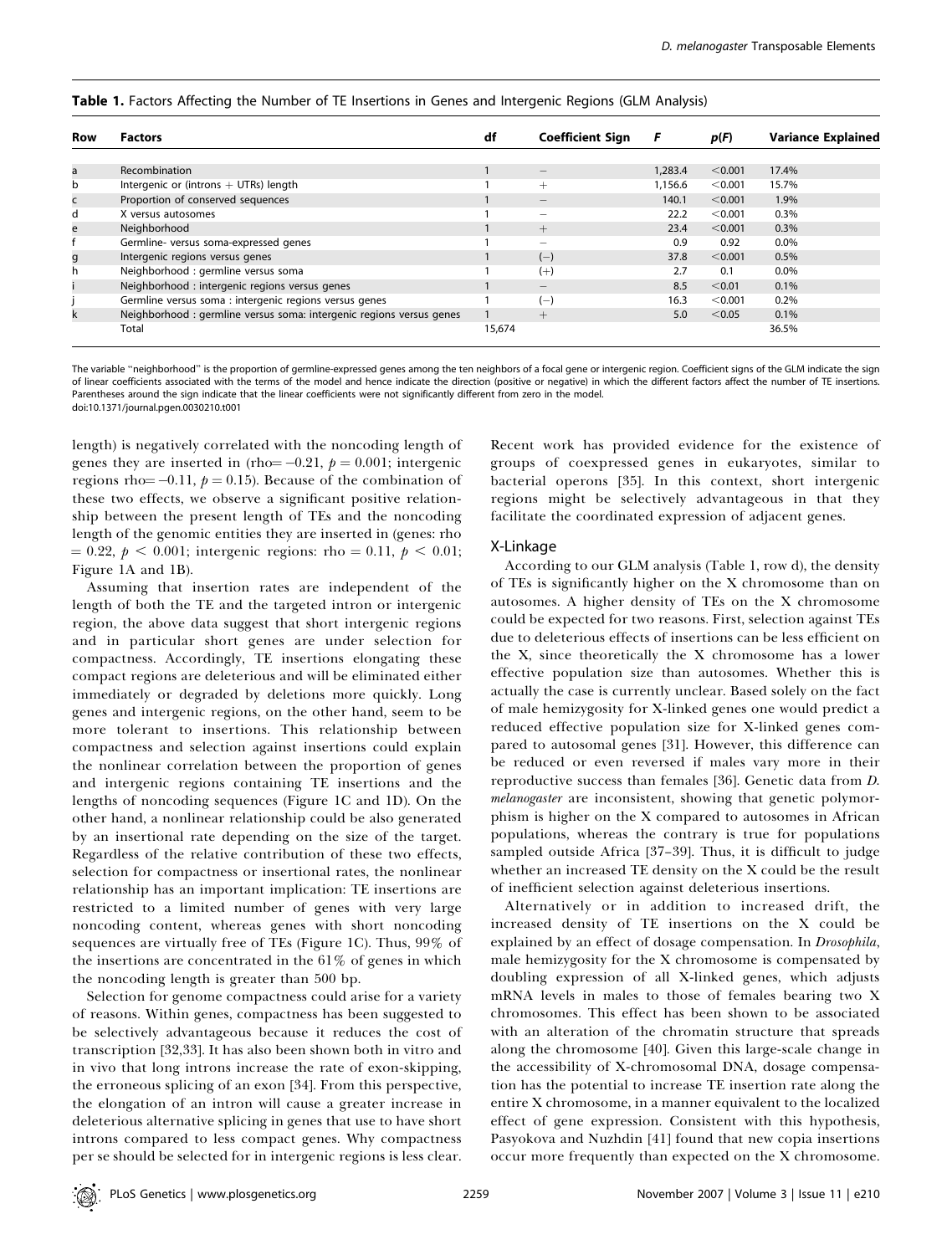



(A,B) The correlation between the length of noncoding sequences and the length of TE insertions for genes and intergenic regions. To avoid interaction or facilitation effects in the case of multiple insertions, only unique insertions (by gene or intergenic region) were incorporated in this analysis. (C,D) The nonlinear relationship between the length of noncoding sequences and the proportion of genes or intergenic regions with TE insertion(s). The lines represent the linear model (estimate and standard error) for this correlation (quasibinomial GLM on presence/absence of insertion[s] in genes and intergenic regions).

doi:10.1371/journal.pgen.0030210.g001

However, the same is not true for another element family (Doc).

# Germline Gene Expression

The GLM analysis supports the hypothesis that gene expression increases the probability of TE insertions. However, the effect depends on the genomic context. Figure 2 is a graphical representation of the GLM analysis (Table 1) and shows the effects of the expression context (the proportion of germline expressed genes in the neighborhood of a focal gene) on genic or intergenic TE density. As illustrated by this figure, the effect of expression in intergenic regions is straightforward: regions adjacent to germline-expressed genes tend to have more TEs than those next to soma-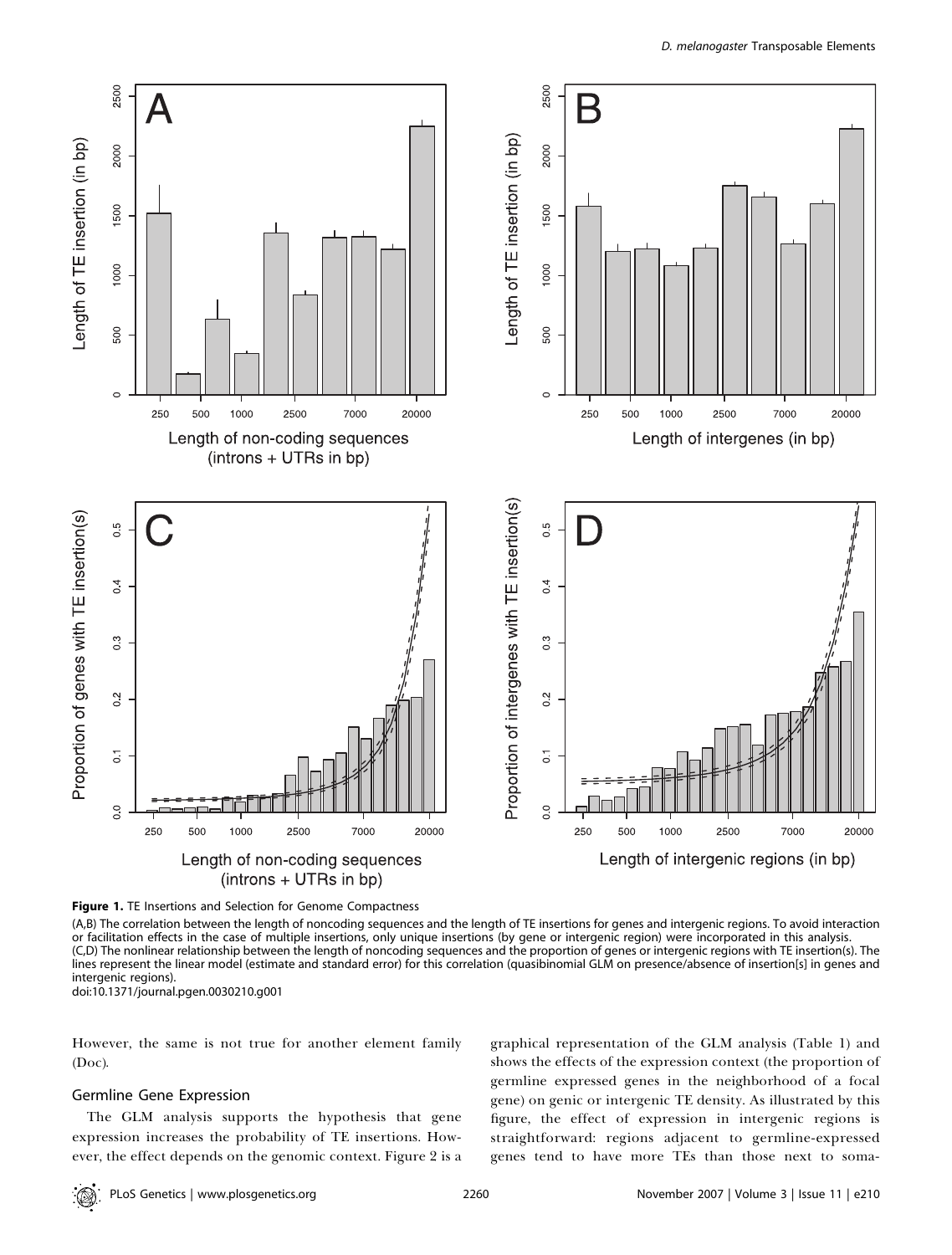

Figure 2. Number of TE Insertions in Intergenic Regions and Genes as a Function of the Proportion of Germline-Expressed Neighbors

The figure represents the coefficients ( $\pm$ 95% confidence intervals) from the GLM analysis presented in Table 1. The number of TE insertions per gene and intergenic region shown on the y-axis is corrected for the effect of four covariables entered in the GLM (cf., Table 1): recombination rate, intergenic region or intron  $+$  UTR length, proportion of conserved elements, and chromosome (X versus autosomes). doi:10.1371/journal.pgen.0030210.g002

expressed genes. In addition, the density of TEs increases in a highly significant manner with the proportion of neighbors that are germline expressed. Patterns of insertion are more complex for genes: while soma-expressed genes, like intergenic regions, accumulate more TEs when they are surrounded by more germline-expressed neighbors, the trend is reversed among germline-expressed genes. Here, TE number is higher when the proportion of germline-expressed neighbors is lower.

The difference in the neighborhood effect between the two types of genes can be understood as the result of a combination of two factors previously described: the differences in the compactness of genomic regions and the virtual absence of TE insertions in genes with noncoding content  $\leq$ 500 bp. As also already mentioned, the genome of D. melanogaster is very compact around germline-expressed genes. Their noncoding sequences (introns and UTRs) are less than half as long as those in soma-expressed genes. In other words, only 53% of germline-expressed genes have a length of noncoding sequence  $> 500$  bp, whereas the value is about 71% in soma-expressed genes. This difference in compactness translates immediately into the frequency of TE insertions in the two types of genes: while TE insertions are present in only 4.2% of germline-expressed genes (100 out of 2,388), they occur in 8.7% of soma-expressed genes (159 out of 1,829). This difference is highly significant (Chi<sup>2</sup>= 205.7,  $p < 0.001$ ). On the other hand, although flanking



Figure 3. Length of Intergenic Regions and Introns  $+$  UTRs as a Function of the Proportion of Germline-Expressed Neighbors

The figure represents the coefficients ( $\pm$ 95% confidence intervals) of a log-gaussian GLM analysis of noncoding length of genes/length of intergenic regions as a function of the factors tissue of expression (germline versus soma), element (gene versus intergenic), and neighborhood (proportion of germline-expressed genes among the ten neighbors). The figure illustrates that the effect of the genomic neighborhood depends both on the identity of the genomic element (gene versus intergenic region) as well as the expression type, a fact reflected in the significant triple interaction term in the GLM ( $F = 4.19$ ,  $p < 0.05$ ). doi:10.1371/journal.pgen.0030210.g003

intergenic regions are 30% shorter around germline-expressed genes than around soma-expressed genes, the prevalence of TE insertions is not significantly different (Chi<sup>2</sup> = 0.9,  $p = 0.33$ ): insertions occur in 10.2% and 10.9% of germline and soma intergenic regions, respectively (see Table S2).

Genome compactness around a gene not only depends on its tissue of expression but also on the gene expression of its neighbors. As shown in Figure 3, in germline-expressed genes, compactness increases even further if the neighboring genes are also germline expressed. On average, 53% of germlineexpressed genes have a length of noncoding sequence  $> 500$ bp. However, this value climbs as high as 58% in a germlinefree environment whereas it drops to 38% in an environment containing 50% of germline-expressed neighbors. Consequently, stretches of germline-expressed genes have a low probability of accumulating TEs since the average length of their noncoding sequences is below the threshold of TE insertion. Soma-expressed genes, in contrast, are not only generally less compact but also increase in noncoding content when they are surrounded by more germline-expressed genes.

Our additional analyses based on germline-expression level suggest that the expression in ovaries affects the distribution of TEs more strongly than the expression in testes (see Text S1). Thus, ovary-expression level has a stronger effect on TE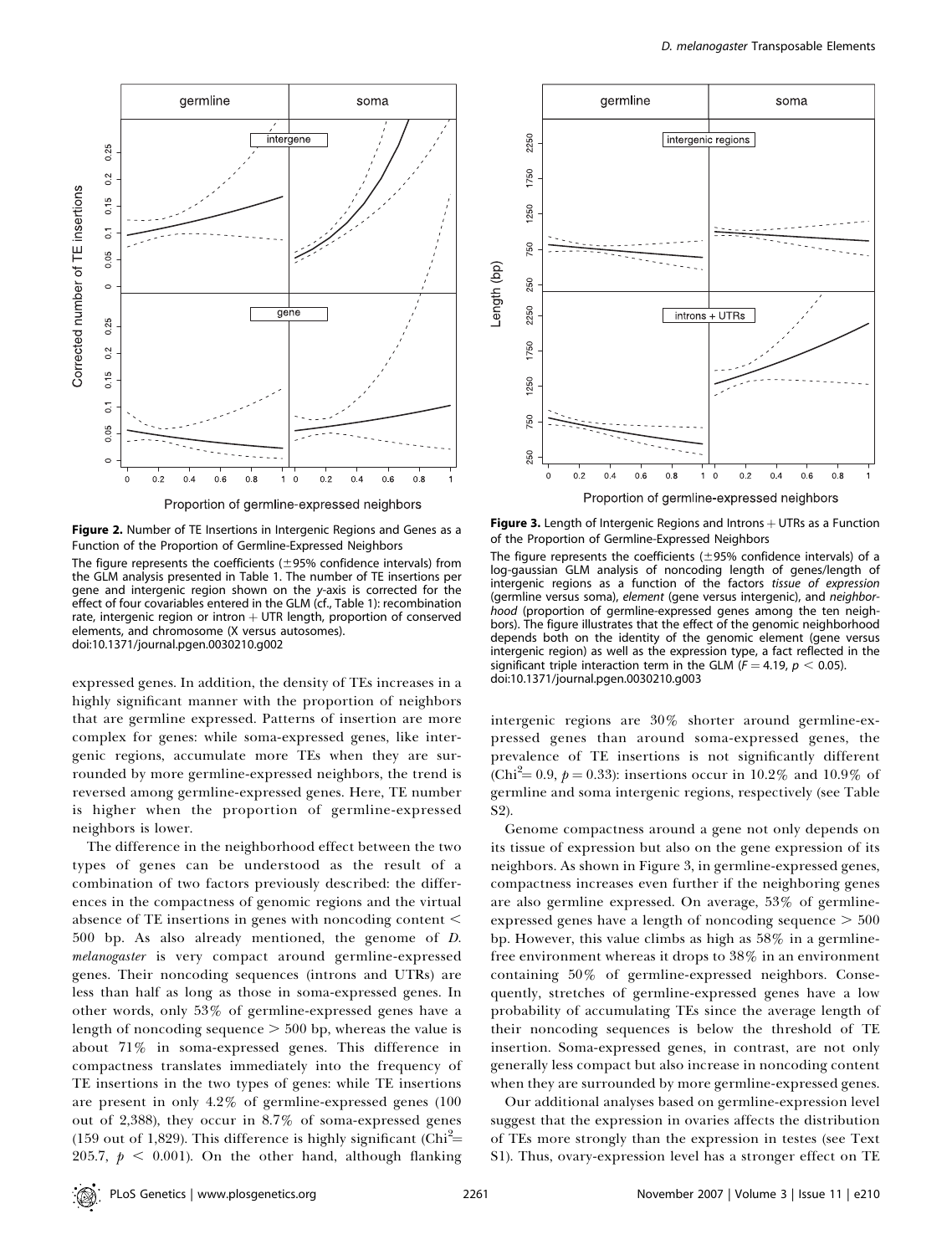| <b>Focal Gene Type</b>  | <b>Flanking Neighbor Genes in:</b> |       |                           |       |  |  |  |
|-------------------------|------------------------------------|-------|---------------------------|-------|--|--|--|
|                         | <b>Transcriptional</b>             |       | <b>Nontranscriptional</b> |       |  |  |  |
|                         | Germline                           | Soma  | Germline                  | Soma  |  |  |  |
| Germline-expressed gene | 42.9%                              | 21.8% | 36.1%                     | 24.9% |  |  |  |
| Soma-expressed gene     | 29.7%                              | 36.3% | 31.5%                     | 28.0% |  |  |  |

Table 2. Gene Clustering in Transcriptional and Nontranscriptional Territories

Probability for a focal gene to have a least one germline- or soma-expressed gene among its two flanking neighbors.

doi:10.1371/journal.pgen.0030210.t002

density in neighboring genes than testis-expression level. Furthermore, TE density is also higher within genes with higher levels of ovary-expression, although it is not clear whether this effect is due to their expression or due to the fact that ovary-expressed genes are less compact than testisexpressed genes.

## Genome Organization and Transcriptional Territories

Figures 2 and 3 show how the distribution of germline- and soma-expressed genes within the D. melanogaster genome affects genome compactness, and hence the TE density. For this analysis, we assessed the genome organization in terms of tissue of expression (more precisely, the proportion of germline-expressed genes among ten neighbors). However, other studies have evaluated genome organization in terms of level of gene expression, i.e., the amount of mRNA. In a wide range of eukaryotes, these studies have shown that coexpressed genes are not randomly distributed in the genome but are clustered into contiguous regions [42–46]. These transcriptional territories are often interpreted as chromosomal domains whose expression is regulated through a higher-order control of chromatin packaging [47]. In D. melanogaster, Spellman and Rubin [48] described 211 transcriptional territories containing between four and 45 genes (total: 3,325 genes; Tables S1–S4). Based on our classification by tissue of expression, these clusters are not tissue specific in their expression (Table S4) but are enriched in clusters of germline- and soma-expressed genes compared to the rest of the genome (Table 2; Figures S2 and S3). This therefore suggests that gene expression is a noisy process, as opening chromatin to express one gene might incidentally allow leaky

expression of neighboring genes [49]. In addition, transcriptional territories differ in lengths of noncoding content (Figure S4), recombination rates (Figure S5), and proportion of conserved sequences (Figure S6).

Transcriptional territories are interesting for understanding the factors affecting TE density for two reasons: they represent regions of the genome that have an unusual gene clustering, and they represent regions of the genome where TE insertion rate could be modulated homogeneously over long stretches of DNA through the action of a unique mechanism of gene expression regulation. Indeed, if chromatin packaging controls the accessibility of several genes at the same time, we expect to observe a correlation between TE density and the proportion of germline-expressed genes in transcriptional territories, whereas no difference in TE accumulation should be found between soma- and germline-expressed genes within territories. To test this hypothesis, we set up a second GLM that analyzed the total number of TE insertions per transcriptional territory. The model explains a remarkable 63% of the total variance (Table 3). It confirms that TEs accumulate preferentially in transcriptional territories that have a low recombination rate, a high noncoding DNA content, a low proportion of conserved sequences, and are situated on the X chromosome (Table 3, rows a–d). Furthermore, as expected, transcriptional territories enriched in germline-expressed genes contain a higher density of TEs: the proportion of germline-expressed genes per transcriptional territory accounts for 4.5% of the total variance in the data (Table 3, row e). Importantly, this effect is specific to clusters and cannot be found to a comparable degree when analyzing random groups of adjacent genes (Table S5; see Materials and Methods).

To separate the effects related to genomic organization from those of gene expression, we also included in the model the probability of observing stretches of three genes expressed in the same tissue. Although this variable is not completely independent of the proportion of germlineexpressed genes, the correlation is relatively low (Spearman rho = 0.35,  $p \le 0.001$ ). In the GLM (Table 3, row f), this variable is significant and explains a small part (1.8%) of the variance. Contrary to our prediction, TE density is also not homogeneous within transcriptional territories: germlineexpressed genes and their intergenic regions accumulate more TEs than soma-expressed genes and their intergenic regions (Figure 4; Table S6).

In summary, these results suggest that the accessibility of

| <b>Row</b> | <b>Factors (per Transcriptional Territory)</b>                      | df  | <b>Coefficient Sign</b>  | F     | p(F)    | <b>Variance Explained</b> |
|------------|---------------------------------------------------------------------|-----|--------------------------|-------|---------|---------------------------|
|            |                                                                     |     |                          |       |         |                           |
| a          | Recombination (mean)                                                |     | $\overline{\phantom{m}}$ | 132.5 | < 0.001 | 27.5%                     |
| b          | Intergenic regions $+$ introns $+$ UTRs lengths                     |     | $\pm$                    | 76.5  | < 0.001 | 15.9%                     |
| C          | Proportion of conserved sequences (mean)                            |     | $\overline{\phantom{m}}$ | 54.3  | < 0.001 | 11.3%                     |
| d          | X versus autosomes                                                  |     | $\overline{\phantom{m}}$ | 9.6   | < 0.001 | 2.0%                      |
| e          | Proportion of germline-expressed genes                              |     | $^{+}$                   | 21.5  | < 0.001 | 4.5%                      |
|            | Proportion of stretches of three genes expressed in the same tissue |     |                          | 8.6   | < 0.01  | 1.8%                      |
|            | Total                                                               | 211 |                          |       |         | 63.0%                     |
|            |                                                                     |     |                          |       |         |                           |

Table 3. Factors Affecting the Total Number of TEs within Transcriptional Territories (GLM)

See explanations Table 1.

doi:10.1371/journal.pgen.0030210.t003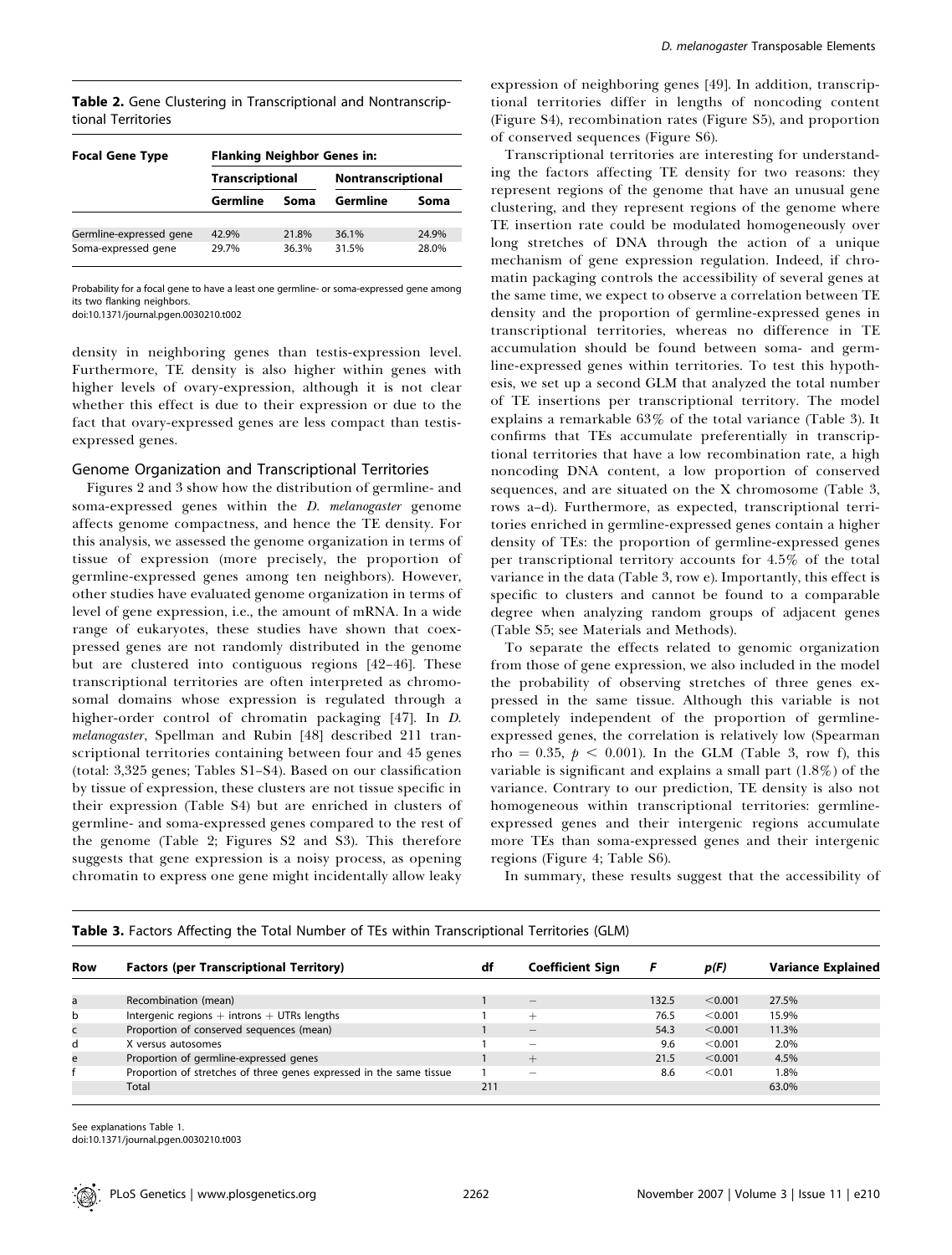

Figure 4. Number of TE Insertions for Genes and Intergenic Regions in Transcriptional and Nontranscriptional Territories

This figure is a representation of a GLM analysis including recombination, noncoding length, proportion of conserved sequences, chromosome (X versus autosomes), territory (transcriptional territories versus nontranscriptional territories), tissue of expression (germline versus soma), and element (gene versus intergenic regions) (see Table S6). The triple interaction among the last three factors is significant ( $F = 8.8$ ,  $p < 0.01$ ). The figure shows the coefficients and their 95% confidence intervals and the number of intergenic regions and genes, respectively. doi:10.1371/journal.pgen.0030210.g004

DNA in transcriptional territories is affected by properties of the transcriptional territory as a whole (i.e., the proportion of germline expression). However, the factors associated with individual genes and their neighbors, which are important outside transcriptional territories, still have some effect on TE density. It therefore appears that the variations in TE insertion rates affecting a transcriptional territory as a whole are partially overridden by differential selection on individual genes.

# Conclusions

In this paper, we analyzed the fine-scale distribution of TEs in the D. melanogaster euchromatic genome. Transposition is a highly stochastic process. Accordingly, the distribution of TEs is affected by randomness in both the location of new

insertion and their retention through successive generations in the face of genetic drift, as well as by the idiosyncrasies of individual element families in their modes of transposition and target site preferences. Despite the inherent randomness of the data and potential measurement error in the predictor variables, our analysis has revealed a number of highly significant effects that are strong enough to be detected in a global analysis such as the one presented here. Thus, in agreement with earlier studies [12,14,26,50], we found that recombination rate is a major determinant of TE density across the genome; regions that recombine more frequently have fewer TE insertions. In addition, our study identified factors modulating TE density whose importance had hitherto not been recognized: genome compactness (the length of noncoding DNA) and gene expression. Regarding TE distribution, genome compactness encapsulates two effects: the size of the target and the tolerance to insertions. From a probabilistic point of view, long stretches of noncoding DNA are more likely to be the target of TE insertion. However, our analysis also shows that regions of the genome also vary in their tolerance to TE insertions. First, intergenic regions are typically more tolerant to TE insertions and accumulate more TEs than introns or UTRs. Second, compact regions of the genome are less tolerant to insertions than regions with large amounts of noncoding DNA, resulting in the rapid elimination of insertions by natural selection.

Selection against new insertions into compact genes could arise for several reasons. First, selection against insertions could be due to the reduction in the efficiency of splicing caused by the elongation of introns. It has been shown that long introns are associated with increased levels of alternative splicing, both in vitro and in vivo (Drosophila and humans) [34]. Accordingly, the elongation of an intron through the insertion of a TE will lead to a larger increase in the level of accidental alternative splicing in compact genes with short introns than in genes in which introns were initially large. Second, insertions into compact genomic regions could be deleterious because they reduce the efficiency of gene expression. The amount of noncoding DNA within genes has been shown to decrease with both the level and the breadth (number of different tissues) of expression in a variety of species, consistent with a cost of transcribing noncoding sequence [32,33]. Following this interpretation, TE insertions into compact genes would be deleterious by increasing the cost of transcription. Third, we could also speculate that TE insertions into compact regions are counterselected because of the epigenetic silencing they induce in their vicinity. In *D. melanogaster* TEs can be silenced by chromatin modifications (formation of localized heterochromatin, see [51,52] for reviews). Chromatin-based silencing might be deleterious in compact genomic regions, because the heterochromatic structure can spread into the regulatory sequences of adjacent genes [53]. Fourth and finally, selection against TE insertions into compact genes could arise from the association between compactness and germline expression described above, in conjunction with germline-specific TE silencing. D. melanogaster germline cells (but not somatic cells) suppress TE activity with the help of repeat-associated short interfering RNAs (rasiRNAs), which target and degrade transcripts containing repeat sequences [54]. As a consequence of this silencing, TE insertions within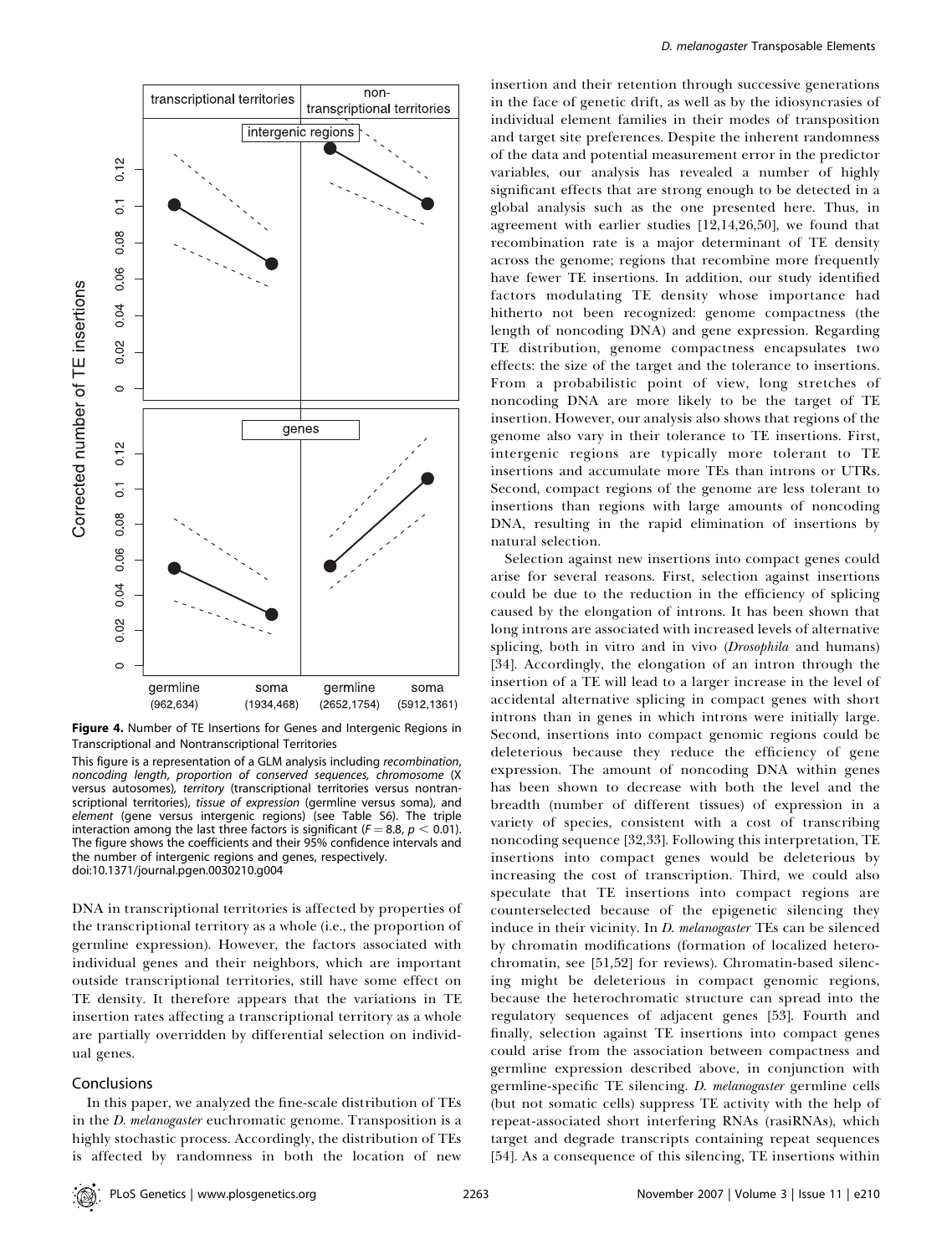

Figure 5. Schematic Representation of TE Dynamics in the Euchromatin of D. melanogaster This figure illustrates the distribution of TEs in and between germline-expressed and soma-expressed genes (in white and black, respectively) within and outside transcriptional territories. doi:10.1371/journal.pgen.0030210.g005

germline-expressed genes are extremely deleterious. Indeed, the presence of insertions not only causes the degradation of TE transcripts but also the degradation of mRNA produced by genes bearing insertion. The strong selective pressure exerted by this post-transcriptional silencing mechanism could explain the quasi-absence of TEs within germlineexpressed genes and may help to maintain the compactness of these genes.

Despite the deficit of TE insertions in germline-expressed genes, our study demonstrates that germline expression increases the local rate of TE insertion. Thus, TE insertions are denser around germline-expressed genes than elsewhere in the genome, unless these regions are under selection for increased compactness. This result is consistent with the positive effect of germline expression on insertion rate observed in experimental studies of novel P element insertions [21,23]. Our study shows that this effect is general, rather than specific to the  $P$  element, and significantly shapes the genomic distribution of TEs. Furthermore, the fact that the signal of expression-related insertion bias can be detected across coexpressed gene clusters provides evidence that higher TE accumulation is associated with chromatin decondensation, as speculated earlier [21,23]. Taken together, these results make a strong case for an expression-associated increase in TE insertion rates. It is not impossible that other factors contribute to the association between germline expression and TE density. For example, germline-specific TE silencing could reduce the deleterious effects of TEs inserted close to germline-expressed genes and thus decrease the strength of counterselection in these positions relative to selection in the vicinity of soma-expressed genes. While conceivable as a mechanism, the molecular basis of such an effect remains speculative in the absence of empirical evidence.

The factors discussed above—recombination rate, noncoding length, gene expression, transcriptional territories, and TE silencing—can be shown to have (sometimes strong) individual effects on local TE density. However, our analysis has also made clear that all of these genomic variables interact to create a complex genomic landscape that in turn shapes TE distribution (Figure 5). Thus, germline-expressed genes are compact, with short noncoding sequences, and are even more so when organized in groups of adjacent germlineexpressed genes. As a consequence of their compactness and the selective forces driving it, germline-expressed genes

accumulate few TEs. Inversely, soma-expressed genes have a higher noncoding content. Accordingly, they accumulate many TEs when located among germline-expressed neighbors. Transcriptional territories thus accumulate fewer TEs than nontranscriptional territories (Figure 4) since they are enriched in gene clusters: germline-expressed genes are extremely compact, and the soma-expressed genes are not strongly exposed to the transpositional effects of germlineexpressed neighbors. Because of the inter-relationships between noncoding content and tissue of expression revealed by our study, genome organization emerges as one of the major determinants of TE distribution, on a par with recombination rate.

The direct link between genome compactness and TE density identified here is not only important to understand the distribution of TEs in the *D. melanogaster* genome, but also sheds a completely new light on the role of TEs in genome evolution. The current view is that TEs are responsible for the growth in the noncoding part of genomes [55] and are thus a driving force in the evolution of genome size. However, our work shows that TE insertions can be deleterious just by elongating the noncoding part of otherwise compact genes, and TEs are restricted to regions of the genome where noncoding DNA is tolerated. Thus, rather than making genomes grow passively, TEs are controlled by the forces shaping genome compactness, most likely linked to the efficiency of gene expression [32,56] or its complexity [29,57]. It is possible that selection against noncoding DNA affects TEs more strongly in D. melanogaster with its compact genome [58,59] compared to species with larger genomes. However, variations in noncoding content between genes are a general phenomenon [60,61] and, as a consequence, TEs will be subject to selection against noncoding DNA across organisms.

Finally, our results on insertion bias towards germlineexpressed genes add an interesting perspective to recent work on duplicate genes arising by TE-mediated retrotransposition (retrogenes). Recent studies have shown that new retrogenes are generally expressed in germlines, in particular in testis [62,63]. So far, this expression bias has been attributed either to the fact that gene expression is generally incremented in testes or to the fact that retroposition from the X to the autosomes can provide a way for genes to escape the inactivation during spermatogenesis that affects X-linked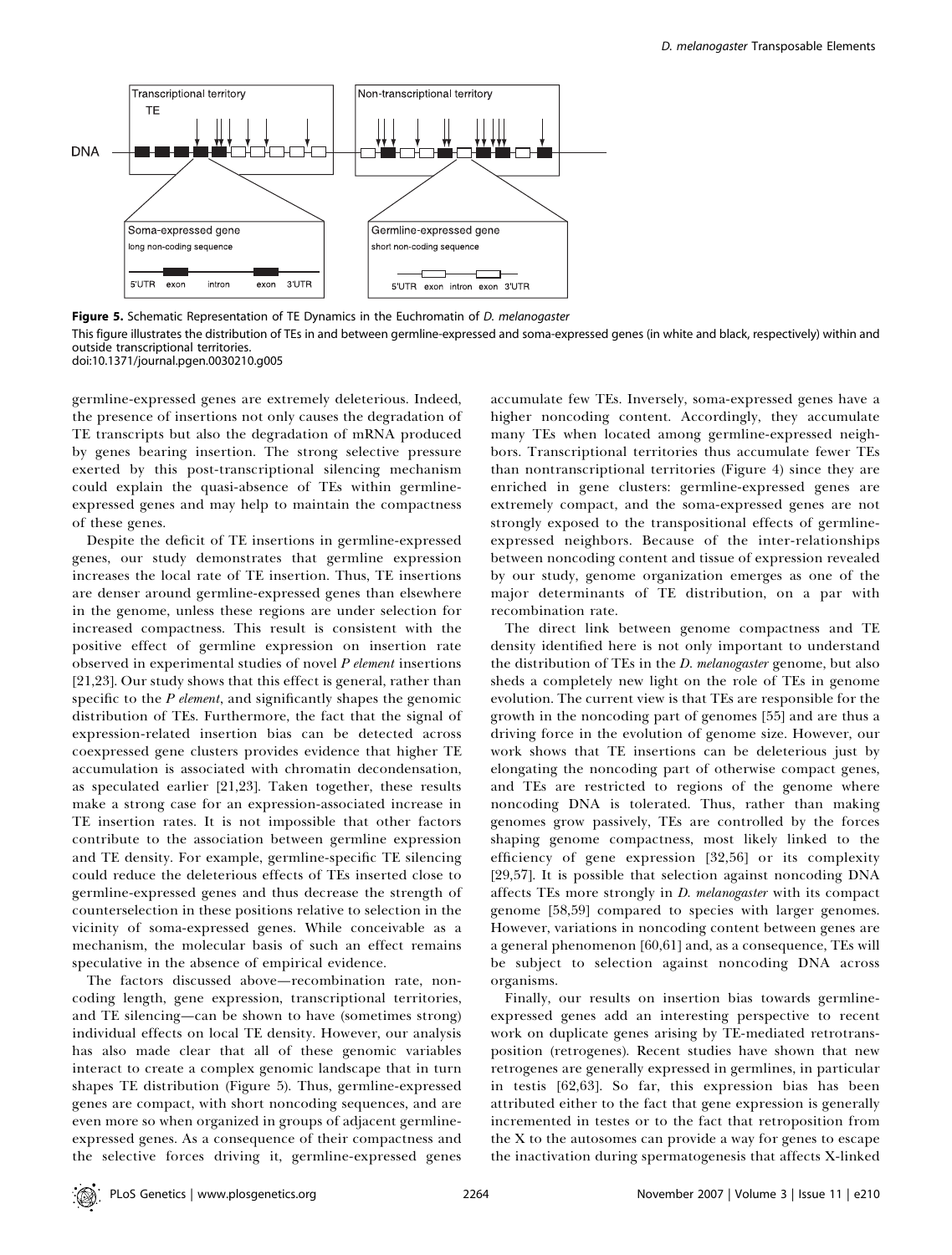genes. The insertion bias documented in our study suggests that testis expression is to be expected for retrogenes, because they preferentially insert into or close to germlineexpressed genes. Since gene expression is a leaky process [49], a new retroposed duplicate gene is then likely to be transcribed in germ cells, merely because it is surrounded by germline-expressed neighbors. We also observed a greater transposition activity in the X chromosome than in autosomes, and we could envisage more retrogenes on the X chromosome. However, this prediction seems to be in contradiction with the observed excess of functional retrogenes that originate from the X chromosome and retropose to autosomes in *D. melanogaster* [64]. Based on this discrepancy, it appears that the recruitment of duplicate genes, relative to their chromosomal location, is more immediately affected by natural selection rather than insertion bias. This interpretation is in agreement with data from human and mouse, suggesting that movements of genes by retroposition are affected by selection more than random processes [65].

## Materials and Methods

Genomic data. The 13667 annotated genes in D. melanogaster genome (release 4.2.1) were downloaded from FlyBase (ftp://ftp. flybase.net/genomes/Drosophila\_melanogaster/current/fasta/). We discarded 621 overlapping genes. We extracted the lengths of intergenic regions, as well as the coding sequence (CDS) and the noncoding sequence (introns and UTRs) of each gene after excluding the TE lengths. Recombination rates were obtained from Hey and Kliman [66] (http://lifesci.rutgers.edu/~heylab/HeylabData.htm). We used the  $R$  estimate, which is based on a comparison of the genetic and physical map locations of 493 X-linked and autosomal genes. Conserved sequences were obtained from genome-wide multiple alignments of eight insect species (http://genome.ucsc.edu/) [27]. The 50,000 top-scoring elements were used, accounting for approximately 14% of the Drosophila euchromatin. The conserved sequences overlapping TEs were excluded.

Germline and soma-expressed genes. To classify the genes as germline- and soma-expressed, we used three published EST libraries (Berkeley Drosophila Genome Project). The AT (adult testes) library was made from RNA extracted from *D. melanogaster* adult male (0-3-dold nonisogenic Oregon-R strain) testes and seminal vesicles. The AT library contains 23,505 EST from 3,921 genes present in the FlyBase release 4.2.1. The GM library was made from RNA extracted from ovaries, at stage 1–6 of oogenesis (nonisogenic Oregon-R strain). The GM library contains 11,151 EST from 3,152 genes. Finally, the RH (Riken head) library was made from RNA extracted from adult heads (isogenic y;  $cn$  bw sp strain). The RH library is normalized and contains 51,487 EST from 4,361 genes.

Each library includes tissue-exclusive genes and genes shared with the two other libraries. The 1,829 genes present exclusively in the RH (head) library have been called soma-expressed genes. The 1,567 and 821 genes present exclusively in the testis (AT) and ovary (GM) libraries, respectively, have been called germline-expressed genes.

Germline and soma intergenic regions. We categorized intergenic regions by looking at the tissue of expression of the two flanking genes: an intergenic region surrounded by one or two germlineexpressed genes is called germline intergenic. Conversely, a soma intergenic region has no germline-expressed genes among its close neighbors.

Transcriptional territories. Spellman and Rubin [48] described 211 large groups (transcriptional territories) of adjacent genes that are similarly expressed (Table S4). Their analysis was carried out on the basis of 267 GeneChip Drosophila Genomes Arrays (Affymetrix) from 88 different experimental conditions studying diverse biological processes (aging, immune response, etc.). Consequently, these transcriptional territories are neither tissue specific, nor sex specific (see [67] for testis or ovary clusters), nor are they function specific (see [68] for dosage compensation clusters). Rather, they are believed to represent a higher order of function-independent expression regulation that takes place at the level of the chromatin structure (but see [35]). We calculated descriptive statistics for each territory: the number and the mean length of genes, the total length covered by genes, the total length of intergenic sequence, and the proportion of germline-expressed genes. Each cluster has between four and 45 genes (total: 3,325 genes) and covers between 23 and 553 kbp. They contain on average 19.7% (range:  $0\% - 60\%$ ) and  $14.0\%$  ( $0\% - 50\%$ ) of germline- and soma-expressed genes, respectively.

Random chromosomal territories. We generated 500 random datasets of chromosomal territories by sampling contiguous gene clusters after excluding transcriptional territories. Each dataset has the same structure as the dataset of transcriptional territories (211 clusters containing between four and 45 genes [total: 3,325 genes]).

TE dataset. We downloaded all annotated natural TE insertions from FlyBase (release 4.2.1; ftp://flybase.net/genomes/Drosophila\_ melanogaster/current/fasta/) [24]. The complete dataset contains 6,006 insertions from 159 TE families, but only 5,060 of these insertions are within genes and intergenic regions (Table S2). One TE (interspersed element 1, INE-1) is predominant, accounting for  $\sim 40\%$  of insertions, and the others never exceed 5% each. The DNA transposons (class II) and the retrotransposons (class I) account for  ${\sim}20\%$  and  ${\sim}40\%$  of the insertions, respectively (Table S3). Using their chromosomal position, we localized each insertion within genes (within introns, UTRs, or exons) and intergenic regions. If more than 50% of an insertion length is outside the gene sequence, the insertion was recorded as intergenic insertion and if an insertion is within two overlapping genes, it was excluded. Lengths of TEs were calculated after excluding nested elements [5]. The canonical TE lengths were obtained from FlyBase (http://flybase.bio.indiana.edu/transposons/).

Statistical analysis. We analyzed the number of TE insertions with a GLM (function glm() in R, R Development Core Team, 2005) using a quasipoisson error distribution and log link. We used a backward procedure to refine models. We first included all predictor variables and their interactions. The main terms were entered in the order of decreasing deviance explained in separate analyses using only single terms (parsimony). We then removed those terms from a model that were not significant (unless they were main terms involved in a significant interaction term) and re-ran the model. We repeated this procedure until no more terms could be removed from a model. Significance of terms was tested with  $F$  tests.

## Supporting Information

Figure S1. Neighborhood Effect on Count of TE Insertion(s)

The barplots represent the GLM coefficients for each genomic position around a focal gene or intergene (dashed line). The GLM (quasipoisson) includes the noncoding gene or intergene length, the recombination rate, the proportion of conserved elements, the chromosome (X versus autosomes), the tissue of expression (germline versus soma), and the tissue of expression of each of the 20 neighbor genes (indexation by their genomic positions from the focal gene). The figure illustrates the effect of gene expression of neighboring genes on TE number in a focal gene/intergenic region. For example, a focal gene has about 1.2 times more TE insertions when the right flanking neighbor is a germline-expressed gene. The stars indicate that GLM coefficients are significantly ( $p < 0.05$ ) different from 0. The black bars are the positions that significantly explain variance in the GLM.

Found at doi:10.1371/journal.pgen.0030210.sg001 (71 KB PDF)

#### Figure S2. Short-Range Gene Clustering

The figure shows the frequency with which focal germline- and somaexpressed genes (black and gray, respectively) in transcriptional and nontranscriptional territories are flanked by two genes with different types of expression (indicated on the x-axis). The horizontal bars indicate the expected frequencies under random distribution of genes in both territories. Significant departure from the expected frequencies are also depicted (Chi $^2$ : \*\*,  $p^{'}$   $<$  0.01; \*,  $p$   $<$  0.05; .,  $p$   $<$ 0.1). Significant departures from the expectation occur only in transcriptional territories and show clustering by tissue of expression (e.g., germline-expressed genes have germline-expressed flanking neighbors).

Found at doi:10.1371/journal.pgen.0030210.sg002 (73 KB PDF)

#### Figure S3. Long-Range Gene Clustering

The figure represents the frequency of germline- and soma-expressed genes (black and gray, respectively) at different positions neighboring a focal gene. Data are shown for focal germline- and soma-expressed genes (top and bottom row, respectively) within and outside transcriptional territories (left and right columns). The figure shows that within transcriptional territories, genes are organized in tissuespecific clusters: focal germline-expressed genes are surrounded by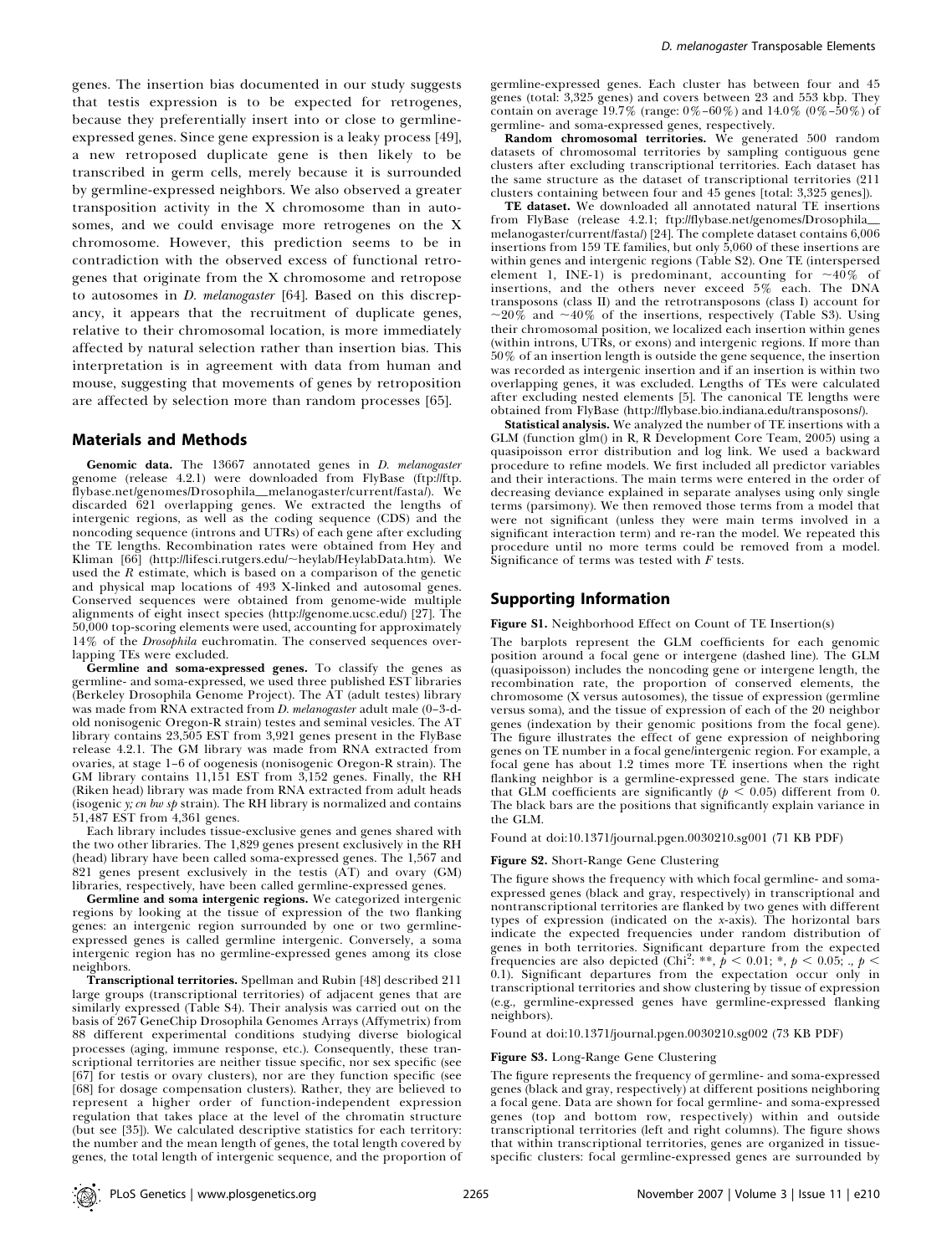germline-expressed neighbors (and conversely for soma-expressed genes). In nontranscriptional territories, these clusters are virtually absent.

Found at doi:10.1371/journal.pgen.0030210.sg003 (90 KB PDF).

Figure S4. Noncoding Gene and Intergenic Region Length

The figure represents the coefficients ( $\pm 95\%$  confidence intervals) of a log-gaussian GLM analysis of noncoding length of genes (introns + UTRs)/length of intergenic regions as a function of the factors "tissue of expression" (germline versus soma), "element" (gene versus intergenic), and "territory" (transcriptional territory versus nontranscriptional territory). Numbers below the labels on the x-axis indicate the number of intergenes and genes in each class, respectively. Significant terms in the GLM model include the double interaction element\*territory ( $F = 57.5, p < 0.001$ ), tissue \*territory ( $F = 7.8, p < 0.01$ ), tissue \*element  $(F = 44.0, p \le 0.001)$ , and the three factors (*tissue*: F = 148.7,  $p \le 0.001$ ; element: F = 11.8,  $p < 0.001$ ; territory: F = 22.3,  $p < 0.001$ ).

Found at doi:10.1371/journal.pgen.0030210.sg004 (94 KB PDF).

#### Figure S5. Recombination Rate

The figure represents the coefficients  $(\pm 95\%$  confidence intervals) of a gaussian GLM analysis of recombination rate as a function of the factors "tissue of expression" (germline versus soma), "element" (gene versus intergenic), and "territory" (transcriptional territory versus nontranscriptional territory). Numbers below the labels on the x-axis indicate the number of intergenes and genes in each class, respectively. Significant terms in the GLM model include the double interaction tissue \*territory ( $F = 9.7$ ,  $p < 0.01$ ) and the factor tissue ( $F =$ 8.9,  $p < 0.01$ ).

Found at doi:10.1371/journal.pgen.0030210.sg005 (94 KB PDF).

#### Figure S6. Sequence Conservation

The figure represents the coefficients  $(\pm 95\%$  confidence intervals) of a quasibinomial GLM analysis of the proportion of conserved sequence as a function of the factors "tissue of expression" (germline versus soma), "element" (gene versus intergenic), and "territory" (transcriptional territory versus nontranscriptional territory). Numbers below the labels on the x-axis indicate the number of intergenes and genes in each class, respectively. All main effects in the model are significant (tissue,  $p < 0.01$ ; element,  $p < 0.05$ ; and territory,  $p < 0.01$ ).

Found at doi:10.1371/journal.pgen.0030210.sg006 (93 KB PDF).

Table S1. Summary of the TE Insertions Included in Our Analysis by Element Family and Gene Expression

Found at doi:10.1371/journal.pgen.0030210.st001 (50 KB XLS).

Table S2. Number of Genes and Intergenic Regions with at least One TE and the Mean Number of Insertion per Gene or Intergenic Region Found at doi:10.1371/journal.pgen.0030210.st002 (24 KB XLS).

Table S3. Numbers of TE Insertions by Element Class and Gene Expression

Found at doi:10.1371/journal.pgen.0030210.st003 (26 KB XLS).

Table S4. Properties of Transcriptional Territories

In yellow, domains lacking either germline- or soma-expressed genes. In red, domains lacking both germline- and soma-expressed genes. Found at doi:10.1371/journal.pgen.0030210.st004 (63 KB XLS).

Table S5. Analysis of the Total Number of TE Insertions within Transcriptional Territories (GLM Family: Quasipoisson; Overdisper $sion = 4.6$ 

Found at doi:10.1371/journal.pgen.0030210.st005 (20 KB XLS).

#### References

- 1. Biemont C, Vieira C (2006) Genetics—Junk DNA as an evolutionary force. Nature 443: 521–524.
- 2. Bejerano G, Lowe CB, Ahituv N, King B, Siepel A, et al. (2006) A distal enhancer and an ultraconserved exon are derived from a novel retroposon. Nature 441: 87–90.
- 3. Lerman DN, Michalak P, Helin AB, Bettencourt BR, Feder ME (2003) Modification of heat-shock gene expression in Drosophila melanogaster populations via transposable elements. Mol Biol Evol 20: 135–144.
- Puig M, Caceres M, Ruiz A (2004) Silencing of a gene adjacent to the breakpoint of a widespread Drosophila inversion by a transposon-induced antisense RNA. Proc Natl Acad Sci U S A 101: 9013–9018.

Table S6. Analysis of TE Insertions with Transcriptional Territories (GLM Family: Quasipoisson; Overdispersion  $= 3.4$ )

Found at doi:10.1371/journal.pgen.0030210.st006 (17 KB XLS).

Table S7. Factors Affecting the Number of TE Insertions in Genes and Intergenic Regions: GLM Analysis with Levels of Expression in Germlines

''Neighboring germline expression'' is the sum of gene expression in germlines (ovary and testis) for the ten neighbors of a focal gene or intergenic region whereas ''local germline expression'' is the expression levels of a focal gene or the sum of expression levels of the two flanking genes of a focal intergenic regions. Coefficient signs of the GLM indicate the sign of linear coefficients associated with the terms of the model and hence indicate the direction (positive or negative) in which the different factors affect the number of TE insertions. Parentheses around the sign indicate that the linear coefficients were not significantly different from zero in the model.

Found at doi:10.1371/journal.pgen.0030210.st007 (20 KB XLS).

Table S8. Factors Affecting the Number of TE Insertions in Genes and Intergenic Regions

GLM analysis with levels of expression in ovary and testis, see Text S1 and Table S7 for details.

Found at doi:10.1371/journal.pgen.0030210.st008 (21 KB XLS).

Table S9. Gene Clustering in Transcriptional and Nontranscriptional Territories

Probability for a focal gene to have a least one germline- or somaexpressed gene between the two flanking neighbors.

Found at doi:10.1371/journal.pgen.0030210.st009 (19 KB XLS).

Table S10. Factors Affecting the Total Number of TEs within Transcriptional Territories (GLM Analysis)

The standard deviance of gene expression is an indirect measure of the degree of soma- and germline-expressed gene admixture in transcriptional territories. The sum of the gene expression in ovary and testis (germline expression) explains more variance of TE insertions within transcriptional territories than the separated effects (ovary expression and testis expression).

Found at doi:10.1371/journal.pgen.0030210.st010 (19 KB XLS).

Text S1. Methods and Results of Alternative GLM Analyses

This file contains descriptions of the methods and results of alternative GLM analyses, based on the level of expression of genes in the male and female germline (Tables S7–S10).

Found at doi:10.1371/journal.pgen.0030210.sd001 (37 KB DOC).

## Acknowledgments

We thank Casey Bergman, Brian Charlesworth, Rob Kulathinal, Christian Landry, Bernardo Lemos, and Dafni Reiss for comments on the manuscript.

Author contributions. PF and MR conceived and designed the experiments. PF and MR analyzed the data. DLH contributed reagents/materials/analysis tools. PF, DLH, and MR wrote the paper.

Funding. PF was supported by a Marie Curie Outgoing Fellowship from the European Commission and postdoctoral fellowships from the Swiss National Science Foundation. MR was supported by a Marie Curie Intra-European fellowship from the European Commission and a postdoctoral fellowship (NE/D009189/1) from the Natural Environment Research Council.

Competing interests. The authors have declared that no competing interests exist.

- 5. Bergman CM, Quesneville H, Anxolabehere D, Ashburner M (2006) Recurrent insertion and duplication generate networks of transposable element sequences in the Drosophila melanogaster genome. Genome Biol 7: R112.
- 6. Duret L, Marais G, Biemont C (2000) Transposons but not retrotransposons are located preferentially in regions of high recombination rate in Caenorhabditis elegans. Genetics 156: 1661–1669.
- 7. Medstrand P, van de Lagemaat LN, Mager DL (2002) Retroelement distributions in the human genome: variations associated with age and proximity to genes. Genome Res 12: 1483–1495.
- 8. Wright SI, Agrawal N, Bureau TE (2003) Effects of recombination rate and